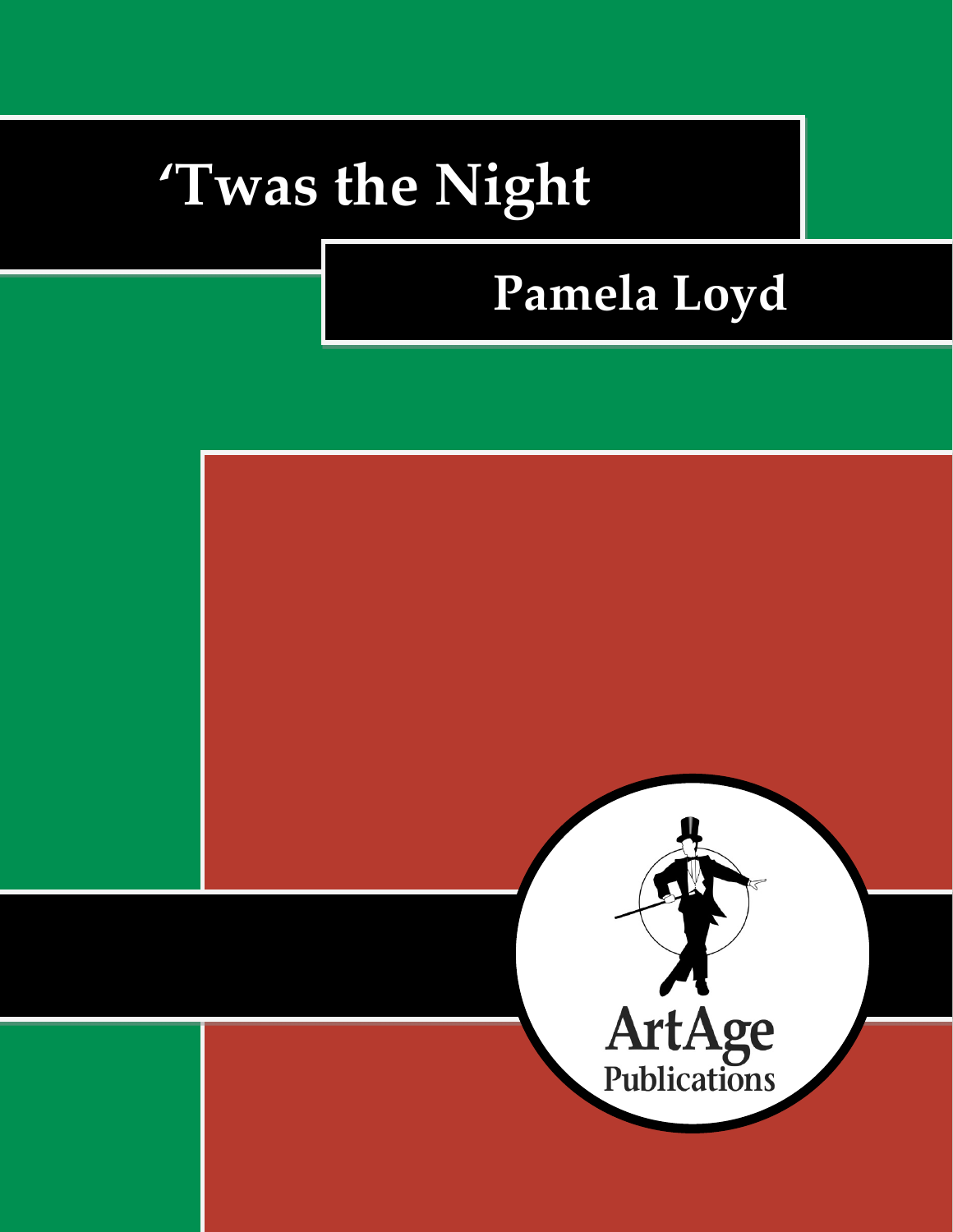

ArtAge supplies books, plays, and materials to older performers around the world. Directors and actors have come to rely on our 30+ years of experience in the field to help them find useful materials and information that makes their productions stimulating, fun, and entertaining.

ArtAge's unique program has been featured in *Wall Street Journal*, *LA Times*, *Chicago Tribune*, *American Theatre*, *Time Magazine*, *Modern Maturity*, on *CNN*, *NBC*, and in many other media sources.

ArtAge is more than a catalog. We also supply information, news, and trends on our top-rated website, www.seniortheatre.com. We stay in touch with the field with our very popular e-newsletter, *Senior Theatre Online*. Our President, Bonnie Vorenberg, is asked to speak at conferences and present workshops that supplement her writing and consulting efforts. We're here to help you be successful in Senior Theatre!

## *We help older performers fulfill their theatrical dreams!*

ArtAge Publications Bonnie L. Vorenberg, President PO Box 19955 Portland OR 97280 503-246-3000 or 800-858-4998 bonniev@seniortheatre.com www.seniortheatre.com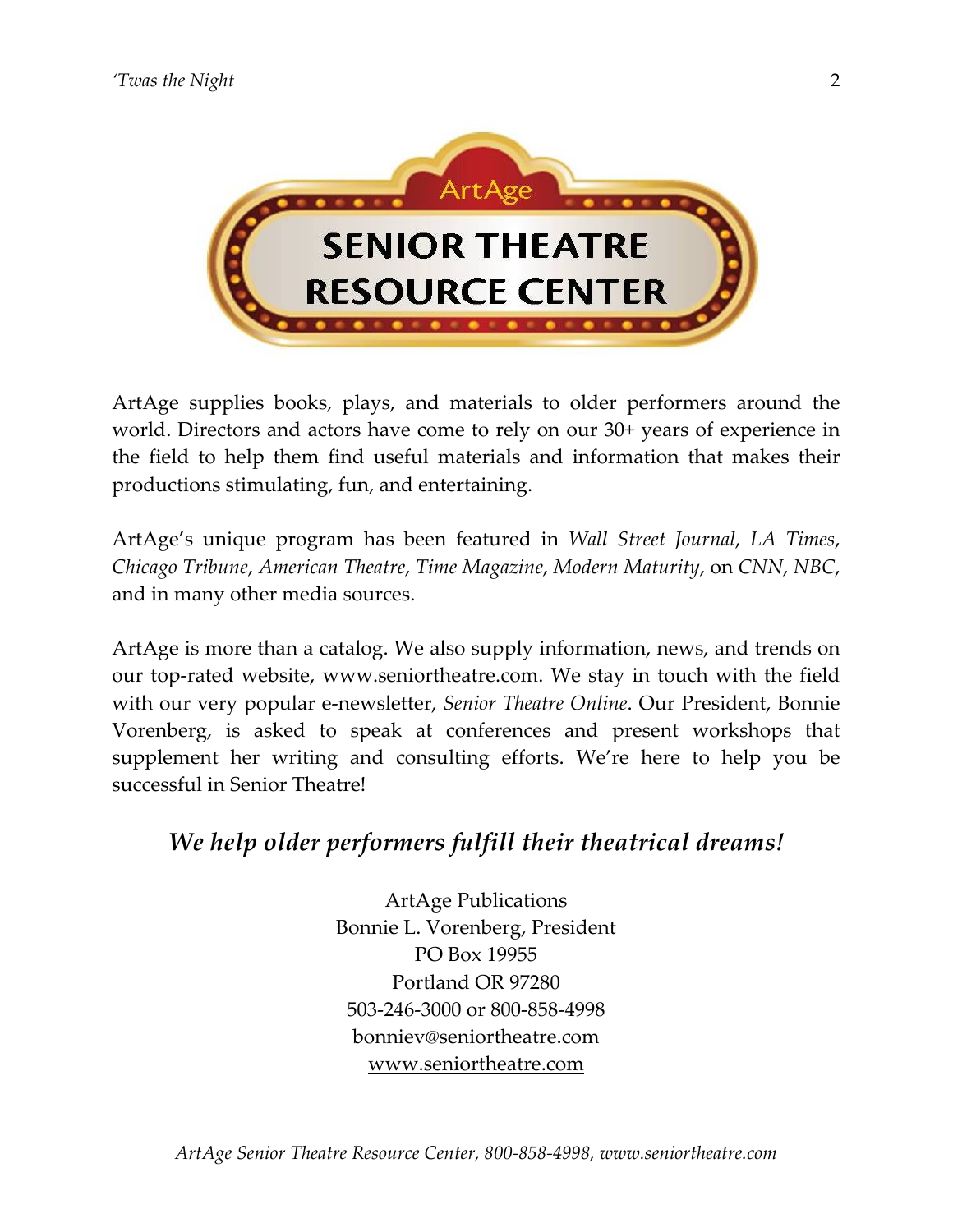## **NOTICE**

**Copyright:** This play is fully protected under the Copyright Laws of the United States of America, Canada, and all other countries of the Universal Copyright Convention.

The laws are specific regarding the piracy of copyrighted materials. Sharing the material with other organizations or persons is prohibited. Unlawful use of a playwright's work deprives the creator of his or her rightful income.

**Cast Copies:** Performance cast copies are required for each actor, director, stage manager, lighting and sound crew leader.

**Changes to Script:** Plays must be performed as written. Any alterations, additions, or deletions to the text must be approved.

**Permission to Film:** You do not have permission to film, record, or distribute the play in any medium. You are also not allowed to post on electronic services such as, but not limited to, YouTube. Exceptions must be granted by written permission from the publisher.

**Royalty:** Royalties are due when you perform the play for any audience, paying or non-paying, professional or amateur. This includes readings, cuttings, scenes, and excerpts.

The royalty for amateur productions of this show is posted online. It is payable two weeks prior to your production. Contact us for professional rates or other questions. Royalty fees are subject to change.

Insert the following paragraph in your programs:

### *Performed with special permission from ArtAge Publications' Senior Theatre Resource Center at 800-858-4998, www.seniortheatre.com*

*'Twas the Night* © 2020 by Pamela Lloyd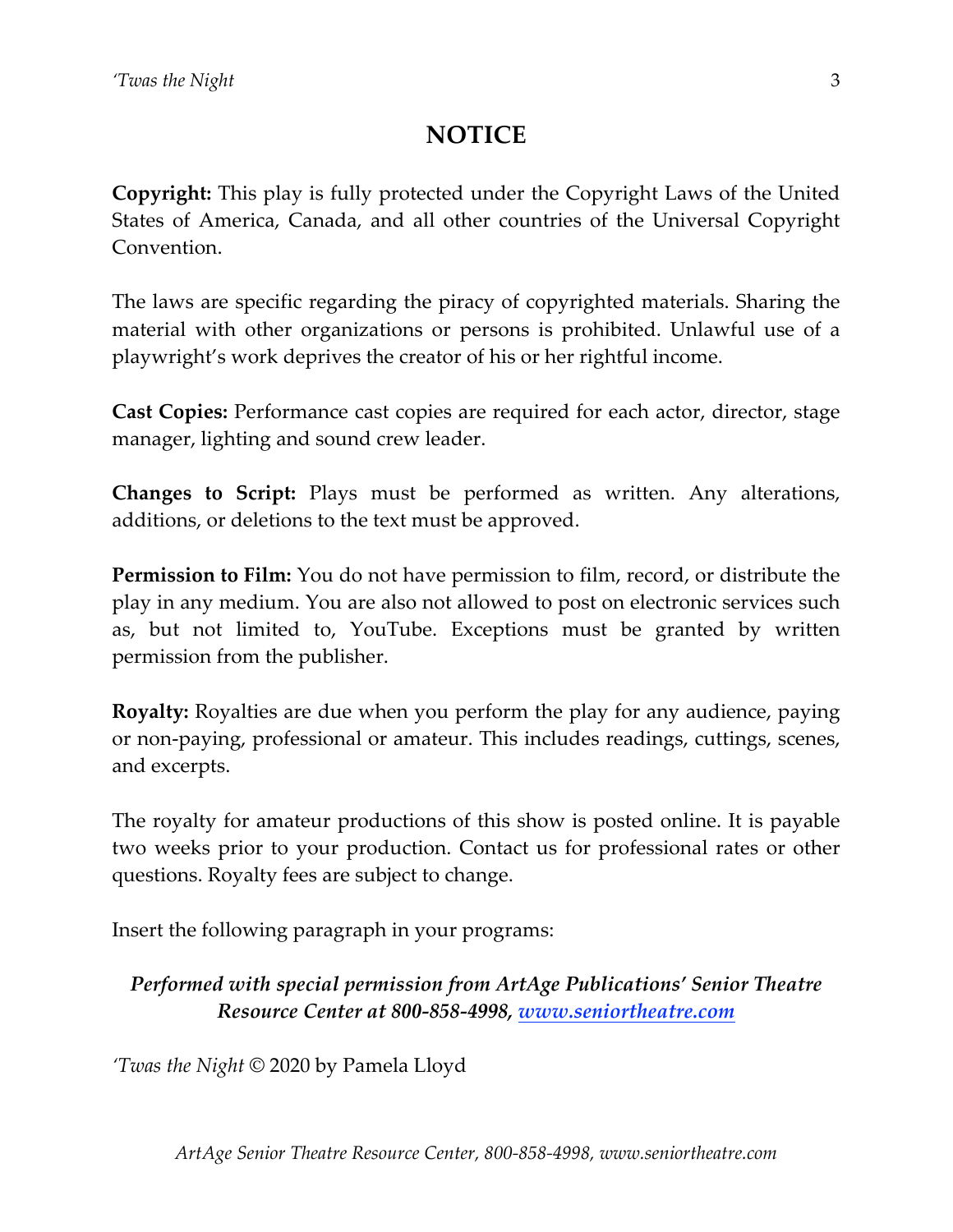#### 'TWAS THE NIGHT

#### By Pamela Lloyd

#### CAST

HUSBAND: Dressed in lounging pajamas or sweats. Wears slippers. Red robe and a Santa hat are nearby.

WIFE: Dressed in a Christmas sweater and slacks, hair frazzled.

#### Place

Christmas Eve.

#### Time

Living room of Husband and Wife, with a lighted Christmas tree, a fireplace (electric or cardboard), and an upholstered chair at one side facing audience.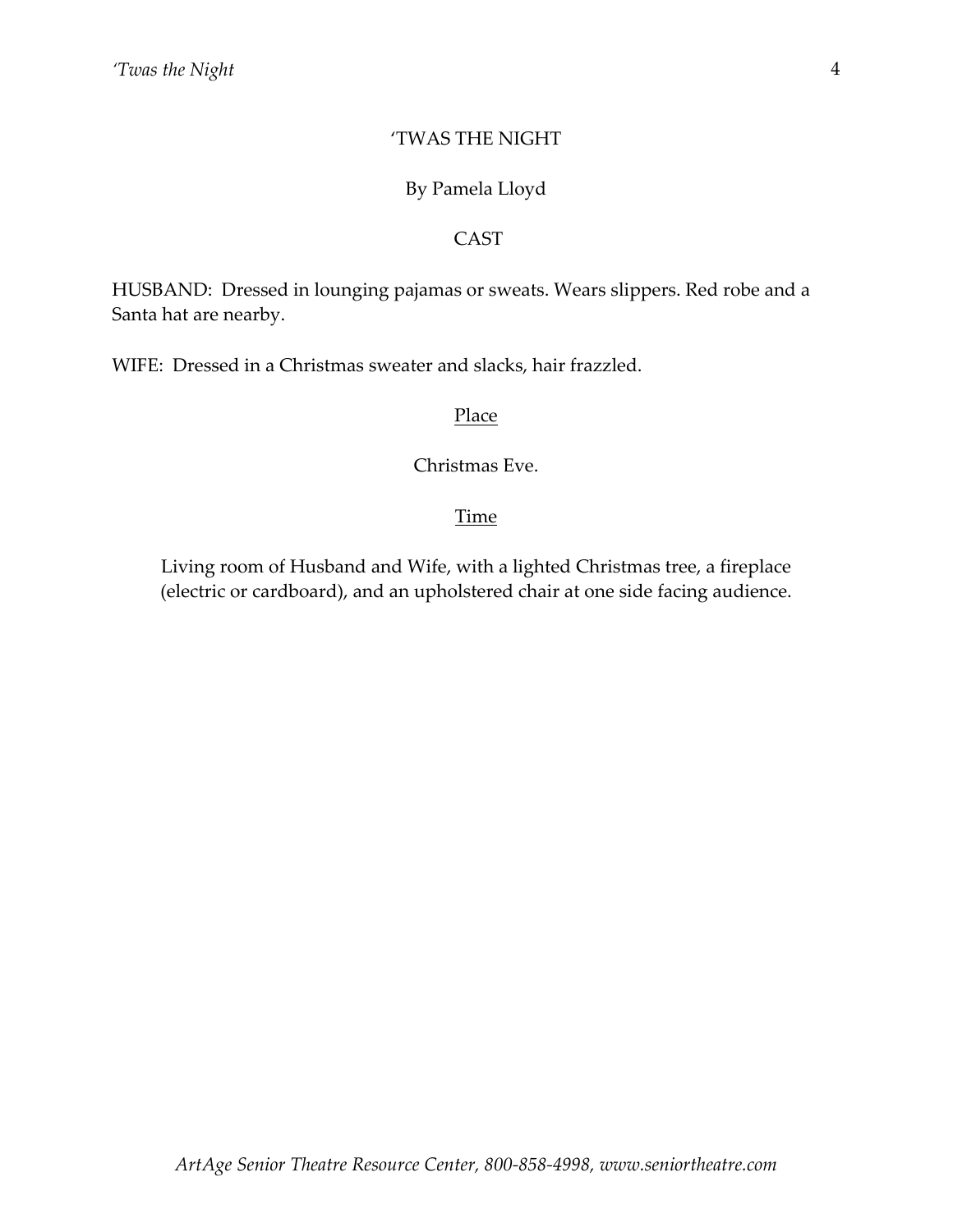#### 'TWAS THE NIGHT

At rise*: Husband sits in chair. Stage semi-dark except for Christmas tree lights and glow from fireplace. Lights come up as Husband speaks.*

HUSBAND: 'Twas the night before Christmas and all through the house, Not a creature was stirring—except for my spouse.

*(Wife enters with stockings, lights now fully up).*

WIFE: The stockings had *not* been hung up with care, So I scurried to the mantel to hang them up there. Filled with candy canes, sugarplums, and oranges galore, They suddenly fell, rolled all over the floor. Candies and oranges went bouncing about, Skittering and scattering—then I heard myself shout:

> Oh no! Don't do this! Don't make this big mess! This is just one more thing that is causing me stress. I really love Christmas, but I must confess I don't want *more* work—I want to do less. *(picks up candy and oranges)*

HUSBAND: Our kids and grandkids had gone off to bed, And I, in my chair, was just resting my head. Hoping for peace on this quiet Christmas Eve, Because everything is ready, I do believe. Really, it seems there is nothing left to do, So why is my wife making such a hullabaloo?

WIFE: Pies to go in the oven, the dressing yet to make, And I've still got to frost the Christmas Yule cake. The nuts for the fruitcake need to be cracked, And those last-minute gifts still need to be wrapped. This might be a night everyone looks forward to, But for me it's a night with too much to do. I want to make everything as good as can be, But why is everything left up to me?

HUSBAND: Yes, why does she think she must do it all?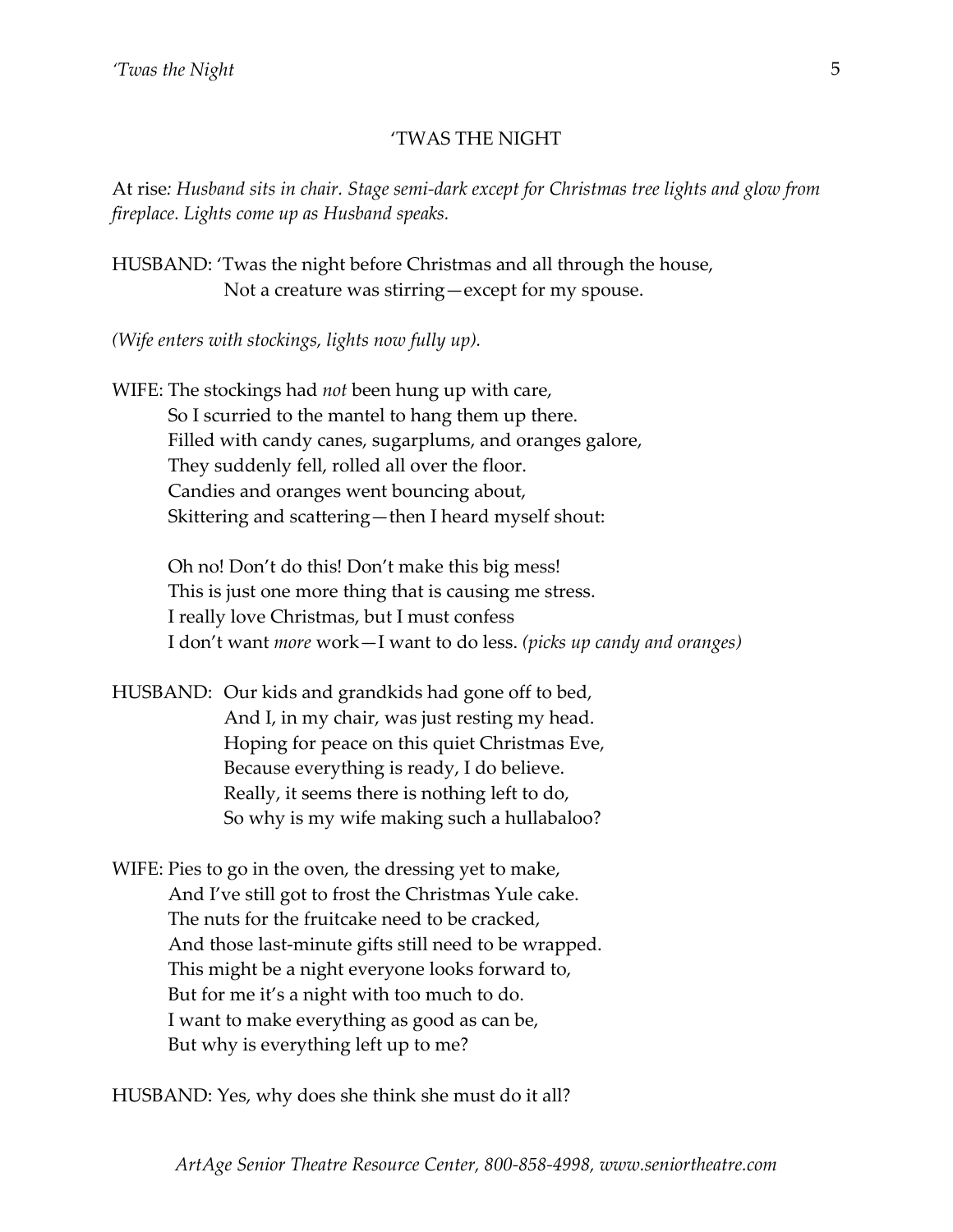WIFE: And Christmas cards and cookies and visits to the mall.

HUSBAND: My wife is so busy, all rushing around, Isn't it time that she just settles down? This is disturbing my nap, quite unsettling to hear. It's put a real pause in my Christmas cheer. I wish my wife would just sit here with me. I am content to do nothing, so why isn't she? *(turns to Wife)* Please leave it, my dear, don't do any more. I have a good idea—just leave it on the floor.

WIFE: Just leave this mess, right in plain sight? I can't do that. I want everything right. Christmas must be special, all perfect and bright, Even if I have to stay up till midnight. But my head's in a spin, my mind's in a fog, I know what I need—a brandy eggnog! *(exits)*

HUSBAND: Problems have arisen, as they always do, On Christmas Eve—that's nothing new. So I think it's time to get up from my nap

*(stands, puts on robe and Santa hat)*

And put on my robe and my Santa Claus hat. I'll be St. Nick, to the rescue I'll come, While my wife's in the kitchen I'll get it all done. These presents here that are still all unwrapped, I'll leave that undone, the kids will adapt.

#### *(tosses unwrapped gifts haphazardly under the tree)*

No paper, no ribbons, no bright colored bows. If people don't like it, well that's just how it goes. When Papa does Christmas, when it's left up to me, I'm going to do Christmas the way it should be: Eeeea . . . ssyyyyy.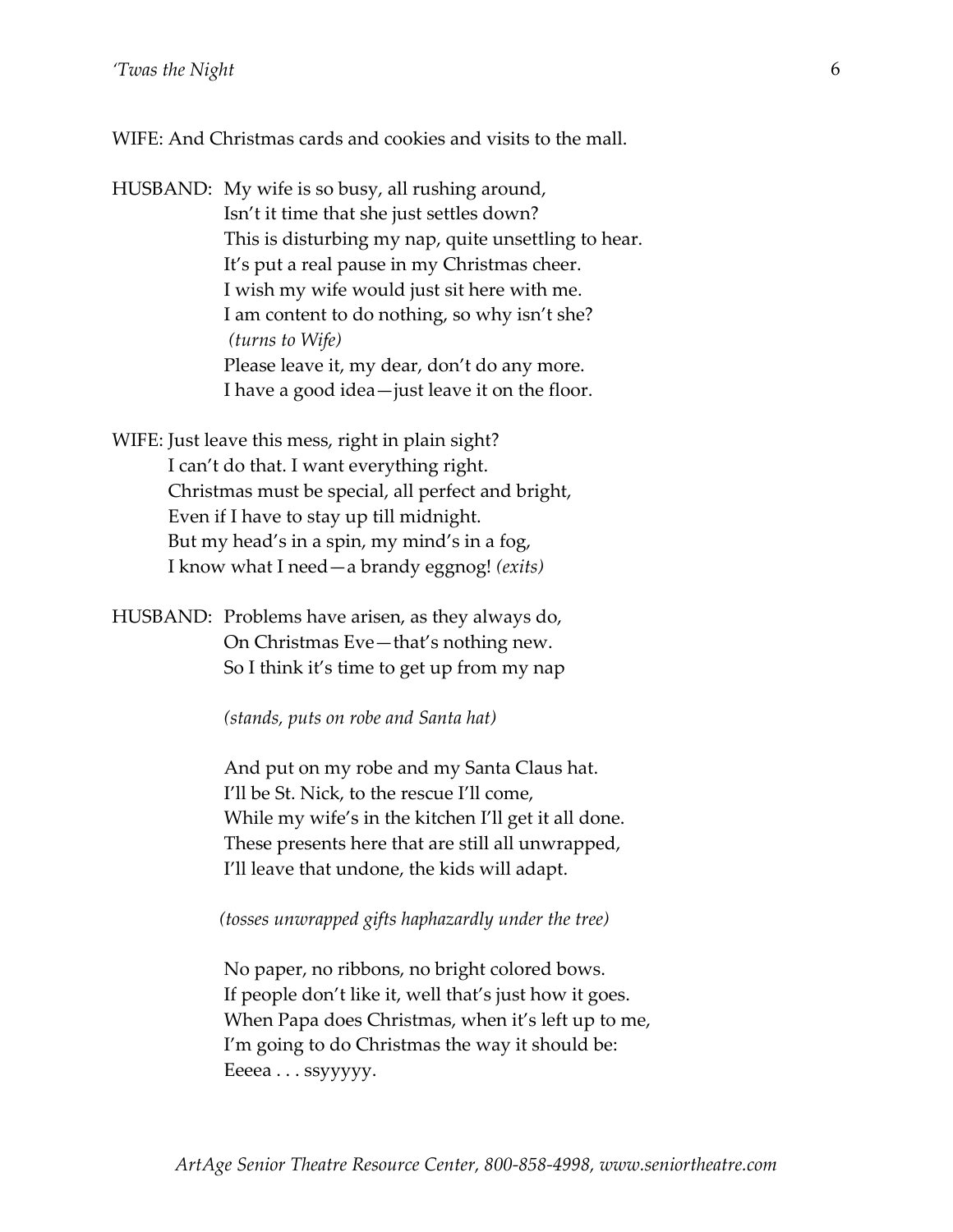HUSBAND: So to show my wife Christmas can still be fun Even if things aren't perfect – or are left undone, I'll toss the candy back all over the place. *(does this)* Hey, it's looking pretty good. It's a real disgrace. I've done a good deed; yep, I'm proud of myself. Now what else can I do as the new Christmas elf? Just a few more touches to make joy for all. Uh-oh, slipping on candy, I'm starting to fall.

*(may fall on floor or into chair)*

- WIFE: (enters) What are you doing? What is that loud noise? Oh my gosh, you've broken some of the toys. (rushes to rescue toys)
- HUSBAND: Don't mind about *me*, don't ask if *I'm* hurt. I'm sure I'll feel better with some Christmas dessert. *(stands up)* See, I'm just making Christmas easier for you. Undoing all the things you don't have to do. Christmas shouldn't be perfect or have to be the best. Doing Christmas shouldn't be some kind of a test.

Now I think this Christmas tree is really too grand. I think it needs adjusting, I'll just move the stand. And it will feel more like us if it bends at the top, Over a bit, a little sideways, with a little more flop. A few quirks and flaws, just like you and me, Then we'll feel comfortable just letting Christmas be. So sit down my dear and watch Take-Charge-Me, While I tilt and I bend and

*(tree falls over)*

OOPS! knock over the tree.

WIFE: Oh my gosh! Thank you, dear. I'm so glad you did that! You've broken the spell. I'm released at last. Now I don't have to try, now it's not up to me. Now that *you've* messed up Christmas, I am free, I am free.